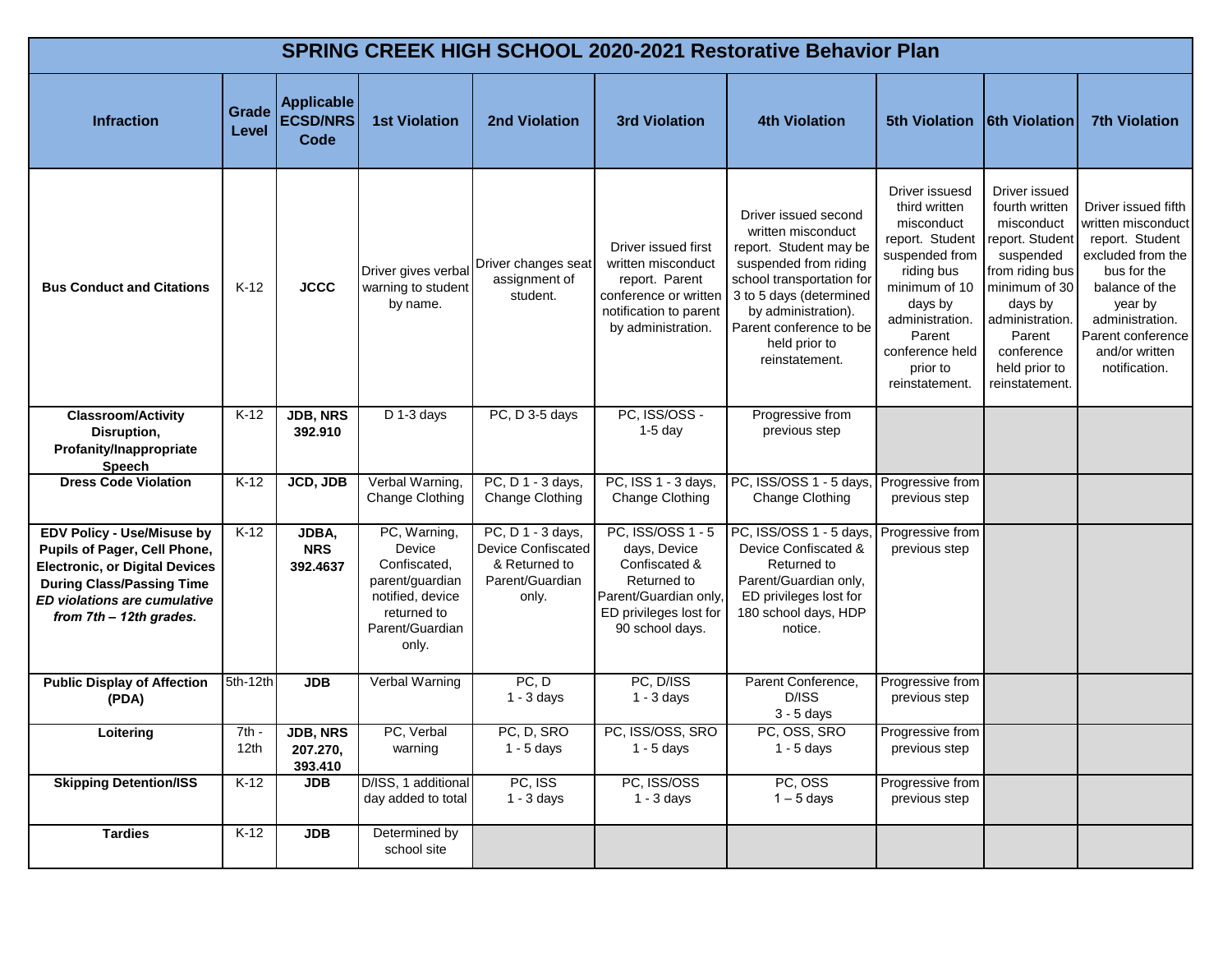| <b>Infraction</b>                                                     | Grade<br>Level | <b>Applicable</b><br><b>ECSD/NRS</b><br>Code | <b>1st Violation</b>                                                                           | <b>2nd Violation</b>                                                                         | <b>3rd Violation</b>                                                                  | <b>4th Violation</b>                                        | <b>5th Violation</b>              | <b>6th Violation</b>                            | <b>7th Violation</b> |
|-----------------------------------------------------------------------|----------------|----------------------------------------------|------------------------------------------------------------------------------------------------|----------------------------------------------------------------------------------------------|---------------------------------------------------------------------------------------|-------------------------------------------------------------|-----------------------------------|-------------------------------------------------|----------------------|
| <b>Truancy</b>                                                        | $K-12$         | <b>JBC, NRS</b><br>392.130,<br>392.140       | PC, D/ISS, SRO<br>Contact<br>$1 - 3$ days                                                      | PC, D/ ISS, SRO<br>Contact<br>$1 - 5$ days                                                   | PC, SRO, ISS 3-5<br>days, TC, (NRS<br>392.140) - HT<br>designation                    | Progressive from<br>previous step                           |                                   |                                                 |                      |
| Truancy - students over 18<br>(no citations issued)                   | 9th-12th       | <b>JBC, NRS</b><br>392.130,<br>392.140       | PC, D, SRO<br>$1 - 3$ days                                                                     | PC, D, SRO<br>$1 - 5$ days                                                                   | PC, SRO, ISS 1 - 3<br>days, HT designation,<br>$D$ 1 -3 days                          | PC, SRO, D 1 - 5 days,<br>HT designation,<br>ISS 1 - 5 days | Progressive from<br>previous step |                                                 |                      |
| <b>Vehicle or Parking/Driving</b><br><b>Violations</b>                | 9th-12th       | <b>JDB</b>                                   | Report to SRO                                                                                  |                                                                                              |                                                                                       |                                                             |                                   |                                                 |                      |
| Impairing Health, Safety or<br>Welfare of others                      | $K-12$         | <b>JDB</b>                                   | D/ISS/OSS, 1 - 3<br>days                                                                       | PC, ISS/OSS<br>$1 - 3$ days                                                                  | PC, OSS<br>1 - 5 Days                                                                 | Progressive from<br>previous step                           |                                   |                                                 |                      |
| <b>Inciting Conflict or Aiding the</b><br><b>Inciting of Conflict</b> | $K-12$         | <b>JDB</b>                                   | 3 Days                                                                                         | PC, D/ISS/OSS 1- PC, D/ISS/OSS 1-5<br>Days                                                   | PC, D/ISS/OSS 3-5<br>Days                                                             | Progressive from<br>previous step                           |                                   |                                                 |                      |
| <b>Insubordination/Disrespect</b>                                     | $K-12$         | <b>JDB</b>                                   | PC, D/ISS/OSS -<br>$1 - 3$ days                                                                | PC, ISS/OSS<br>$3 - 5$ days                                                                  | PC, OSS<br>$3 - 10$ days                                                              | Progressive from<br>previous step                           |                                   |                                                 |                      |
| Profanity/Inappropriate<br>Speech directed at Staff                   | $K-12$         | <b>JDB, NRS</b><br>392.910                   | PC, ISS/OSS<br>$1 - 3$ days                                                                    | PC, OSS<br>$1 - 5$ days                                                                      | Progressive from<br>previous step                                                     |                                                             |                                   |                                                 |                      |
| <b>Theft</b>                                                          | $K-12$         | <b>JDB, NRS</b><br>205.0832                  | PC, ISS/OSS<br>$1 - 3$ days,<br>SRO's may file<br>police report<br>(restitution may<br>apply). | PC, ISS/OSS<br>$1 - 5$ days<br>SRO's may file<br>police<br>report(restitution<br>may apply). | PC, OSS<br>5 - 10 days,<br>SRO's may file police<br>report(restitution may<br>apply). | Progressive from<br>previous step                           |                                   |                                                 |                      |
| <b>Use/Possession - Tobacco</b><br><b>Product</b>                     | $K-12$         | <b>JDB</b>                                   | PC, D/ISS<br>$1 - 3$ Days                                                                      | PC, ISS<br>3-5 Days                                                                          | PC, OSS<br>1-3 Days                                                                   | PC, OSS<br>3-5 Days                                         | PC, OSS<br>5-10 Days              | PC, OSS<br>HD, LTS 90+<br>days, NRS<br>392.4655 |                      |
| Vandalism, Damage to School<br>Property                               | $K-12$         | <b>JDB, NRS</b><br>393.410                   | PC, D/ISS/OSS<br>3 - 5 days,<br>restitution,<br>SRO will file a<br>police report.              | PC, ISS/OSS<br>5 - 7 days,<br>restitution,<br>SRO will file a<br>police report.              | PC, OSS<br>5 - 10 days,<br>restitution,<br>SRO will file a police<br>report.          | Progressive from<br>previous step                           |                                   |                                                 |                      |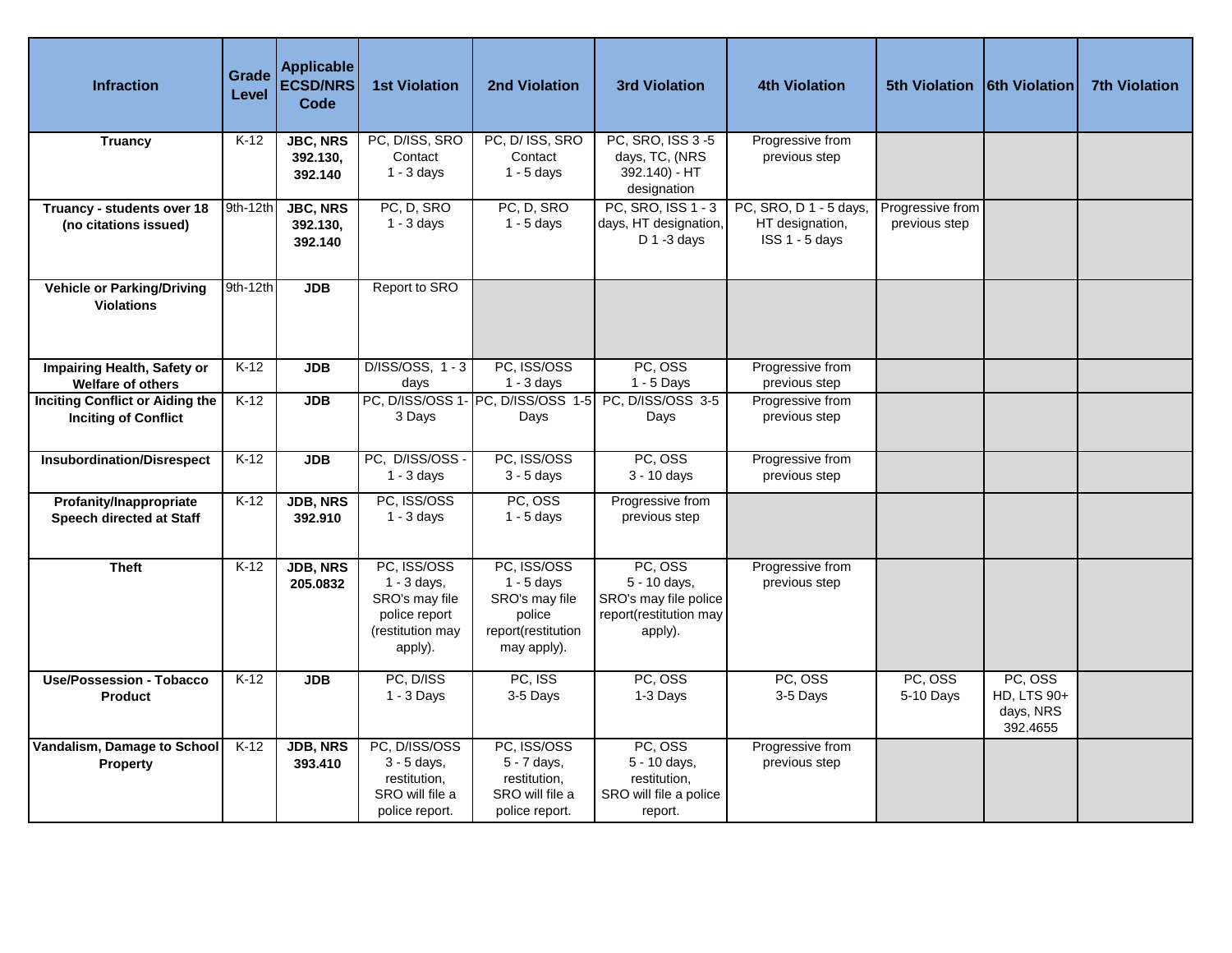| <b>Infraction</b>                                                                         | Grade<br>Level | <b>Applicable</b><br><b>ECSD/NRS</b><br>Code          | <b>1st Violation</b>                                                                                                                                                                                                                              | 2nd Violation                                                                                                                                                                                                    | <b>3rd Violation</b>                                                                                                                                                                                                                              | <b>4th Violation</b>                                                                                                                                                                                                                                                                             | 5th Violation 6th Violation                                                                              | <b>7th Violation</b> |
|-------------------------------------------------------------------------------------------|----------------|-------------------------------------------------------|---------------------------------------------------------------------------------------------------------------------------------------------------------------------------------------------------------------------------------------------------|------------------------------------------------------------------------------------------------------------------------------------------------------------------------------------------------------------------|---------------------------------------------------------------------------------------------------------------------------------------------------------------------------------------------------------------------------------------------------|--------------------------------------------------------------------------------------------------------------------------------------------------------------------------------------------------------------------------------------------------------------------------------------------------|----------------------------------------------------------------------------------------------------------|----------------------|
| <b>Bullying, Cyber-Bullying,</b><br>Harassment, Verbal, Physical,<br>or Sexual            | $K-12$         | JDA, JDAB,<br><b>JDBA, NRS</b><br>388.122,<br>388.123 | PC/D/ISS/OSS -<br>1-3 Days<br><b>SRO Contact</b><br>Complete <b>ECSD</b><br><b>Bullying and Cyber-</b><br><b>Bullying</b><br>Investigation<br>Report. Notice of<br>investigation<br>sent to the<br>parents of all<br><b>students</b><br>involved. | PC/OSS - 3-5 Days<br><b>SRO Contact</b><br>Complete <b>ECSD</b><br><b>Bullying and Cyber-</b><br><b>Bullying</b><br><b>Investigation Report</b><br>- Notice of<br>to the parents of<br>all students<br>involved. | PC/OSS - 5-10 Days<br><b>SRO Contact</b><br>Complete <b>ECSD</b><br><b>Bullying and Cyber-</b><br><b>Bullying Investigation</b><br>Report - Notice of<br>investigation sent to<br>investigation sent the the parents of all<br>students involved. | PC/OSS - 10 Day<br>Pending completion of<br>investigation.<br><b>SRO Contact</b><br>Complete ECSD<br>Bullying and Cyber-<br><b>Bullying Investigation</b><br>Notice of<br>Report -<br>investigation sent to<br>the parents of all<br>students involved.<br>Long-term suspension,<br>NRS 392.4655 |                                                                                                          |                      |
| <b>Gang Activities</b>                                                                    | $K-12$         | <b>NRS</b><br>388.122,<br>392.4635                    | PC, D/ISS/OSS 3<br>5 days,<br>SRO will file a<br>police report.                                                                                                                                                                                   | PC, ISS/OSS 5 - 7<br>days,<br>SRO will file a<br>police report.                                                                                                                                                  | PC, OSS 5 - 10 days,<br>SRO will file a police<br>report.                                                                                                                                                                                         | PC, OSS 5 - 10 days,<br>SRO will file a police<br>report.                                                                                                                                                                                                                                        | <b>PC, OSS 10</b><br>days,<br>SRO will file a<br>police report,<br>HDP, LTS<br>90+ days, NRS<br>392.4655 |                      |
| <b>Use/Possession - Controlled</b><br>Substance (alcohol is not a<br>controlled substance | $K-12$         | <b>JDB, NRS</b><br>202.020<br>453.566                 | PC, OSS 5 days,<br>3-day ALERT<br>option,<br>SRO will file a<br>police report.                                                                                                                                                                    | PC, OSS 10 days,<br>SRO will file a<br>police report.                                                                                                                                                            | PC, OSS 10 days,<br>SRO will file a police<br>report.                                                                                                                                                                                             | PC, OSS 10 days,<br>SRO will file a police<br>report.                                                                                                                                                                                                                                            | <b>PC, OSS 10</b><br>days,<br>SRO will file a<br>police report,<br>HDP, LTS<br>90+ days, NRS<br>392.4655 |                      |
| <b>Use/Possession/Distribution</b><br>of Alcohol                                          | $K-12$         | JDB, NRS<br>202.020,<br>453.566                       | PC, OSS 3-5<br>days, SRO will file<br>a police report.                                                                                                                                                                                            | PC, OSS 5-10 days,<br>SRO will file a<br>police report.                                                                                                                                                          | PC, OSS 5-10 days,<br>SRO will file a police<br>report.                                                                                                                                                                                           | PC, OSS 5-10 days,<br>SRO will file a police<br>report.                                                                                                                                                                                                                                          | <b>PC, OSS 10</b><br>days, SRO will<br>file a police<br>report, HDP, LTS<br>90+ days, NRS<br>392.4655    |                      |
| <b>Fighting</b><br>(Major Infraction)                                                     | $K-12$         | JDB,<br>JDEAA,<br><b>NRS</b><br>392.910,<br>203.010   | $PC, OSS - 3 - 5$<br>days<br>Written<br>Notification to<br>parents, report to<br>SRO, may<br>develop behavior<br>plan.                                                                                                                            | PC/OSS/SRO/IR-<br>up to 10 days<br>pending<br>investigation, HDP,<br><b>LTS</b><br>90+ days, NRS<br>392.910 and<br>203.010 May file<br>police report.                                                            |                                                                                                                                                                                                                                                   |                                                                                                                                                                                                                                                                                                  |                                                                                                          |                      |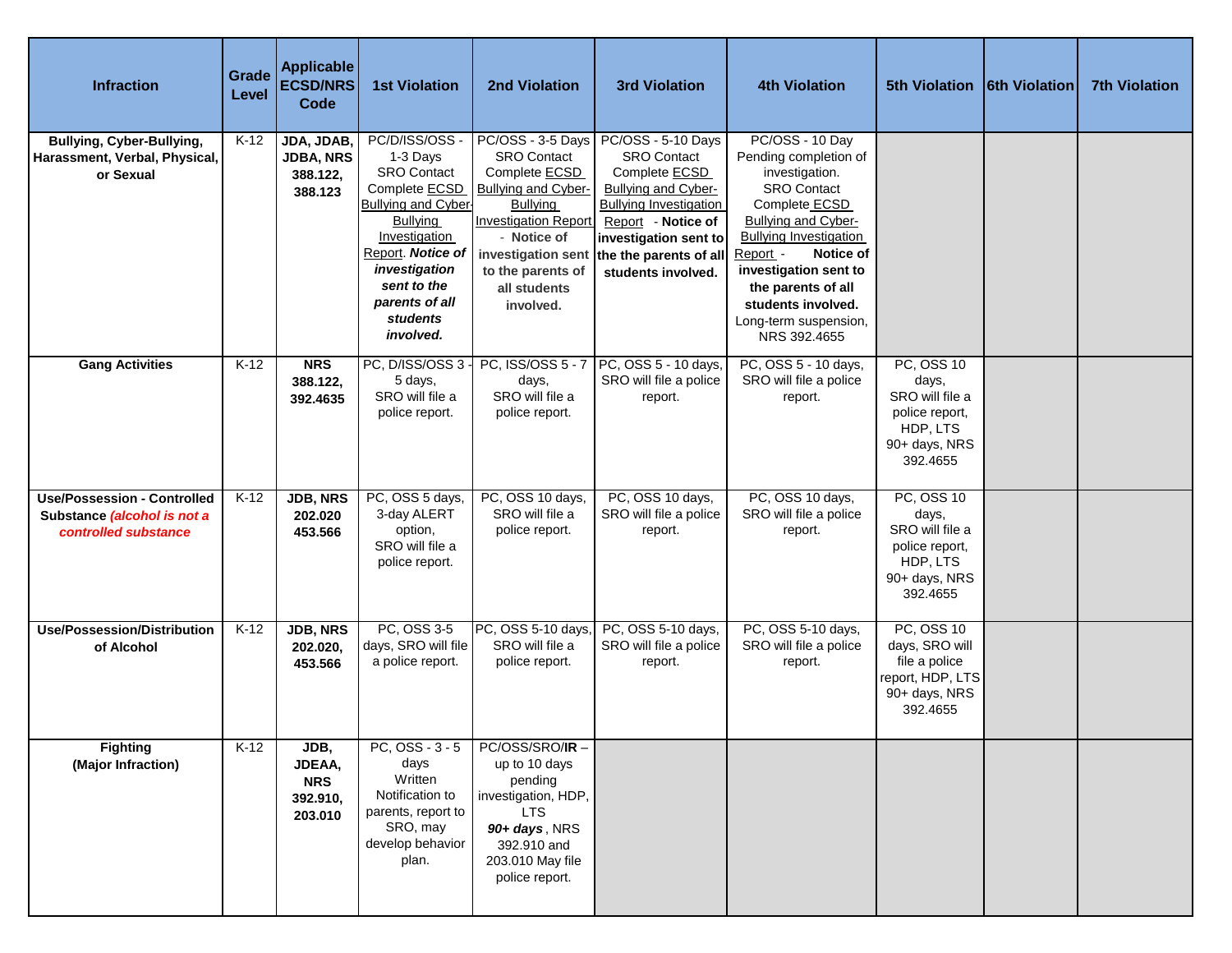| <b>Infraction</b>                                                                                                                                                                                                                                                                                               | Grade<br>Level | <b>Applicable</b><br><b>ECSD/NRS</b><br><b>Code</b> | <b>1st Violation</b>                                                                                                                     | <b>2nd Violation</b>                                                                                                                                                         | <b>3rd Violation</b> | <b>4th Violation</b> | 5th Violation   6th Violation | <b>7th Violation</b> |
|-----------------------------------------------------------------------------------------------------------------------------------------------------------------------------------------------------------------------------------------------------------------------------------------------------------------|----------------|-----------------------------------------------------|------------------------------------------------------------------------------------------------------------------------------------------|------------------------------------------------------------------------------------------------------------------------------------------------------------------------------|----------------------|----------------------|-------------------------------|----------------------|
| <b>Possession of Firearm or</b><br><b>Dangerous Weapon</b><br>(NRS 392.466 Mandated<br><b>Disciplinary Procedures)</b>                                                                                                                                                                                          | $K-12$         | JDB, JDDC,<br><b>NRS</b><br>392.466,<br>202.265     | PC/OSS/SRO/IR<br>Up to 10 days<br>pending<br>investigation, HDP<br>$-LTS$<br>180 days.<br>392.4655, SRO<br>will file a police<br>report. |                                                                                                                                                                              |                      |                      |                               |                      |
| Sale of or distribution of a<br><b>Controlled Substance</b><br>(alcohol is not a controlled<br>substance)<br><b>(NRS 392.466 Mandated)</b><br><b>Disciplinary Procedures)</b>                                                                                                                                   | $K-12$         | <b>NRS</b><br>392.466                               | PC/OSS/SRO/IR<br>up to 10 days<br>pending<br>$-LTS$<br>$90+ days$ ,<br>392.4655, SRO<br>will file a police<br>report.                    | PC/OSS/SRO/IR-<br>up to 10 days<br>pending<br>investigation, HDP investigation, HDP<br><b>LTS</b><br>Permanently<br>expelled,<br>392.4655, SRO will<br>file a police report. |                      |                      |                               |                      |
| <b>Commits Battery of School</b><br>(NRS<br><b>Employee</b><br>392.466 Mandated<br><b>Disciplinary Procedures)</b>                                                                                                                                                                                              | $K-12$         | <b>NRS</b><br>392.466                               | PC/OSS/SRO/IR<br>up to 10 days<br>pending<br>$-LTS$<br>$90+ days$ ,<br>392.4655, SRO<br>will file a police<br>report.                    | PC/OSS/SRO/IR-<br>up to 10 days<br>pending<br>investigation, HDP investigation, HDP<br><b>LTS</b><br>Permanently<br>expelled,<br>392.4655, SRO will<br>file a police report. |                      |                      |                               |                      |
| <b>Habitual Discipline Problem-</b><br><b>Threatened or extorted a</b><br>pupil, a teacher, or other<br>personnel employed by the<br>school twice in one school<br>vear or student has a record<br>of 5 supensions within a<br>school year.<br><b>(NRS 392.466 Mandated)</b><br><b>Disciplinary Procedures)</b> | $K-12$         | <b>NRS</b><br>392.466                               | May develop a<br>behavior plan<br>before deeming a<br>student habitual                                                                   | PC/OSS/SRO/IR-<br>up to 10 days<br>pending<br>investigation, HDP<br><b>LTS</b><br>May be suspended<br>for 90- days,<br>392.4655, SRO will<br>file a police report.           |                      |                      |                               |                      |

**\* School Administration has the authority to determine the appropriate consequences which may deviate from the above list of progressive consequences.**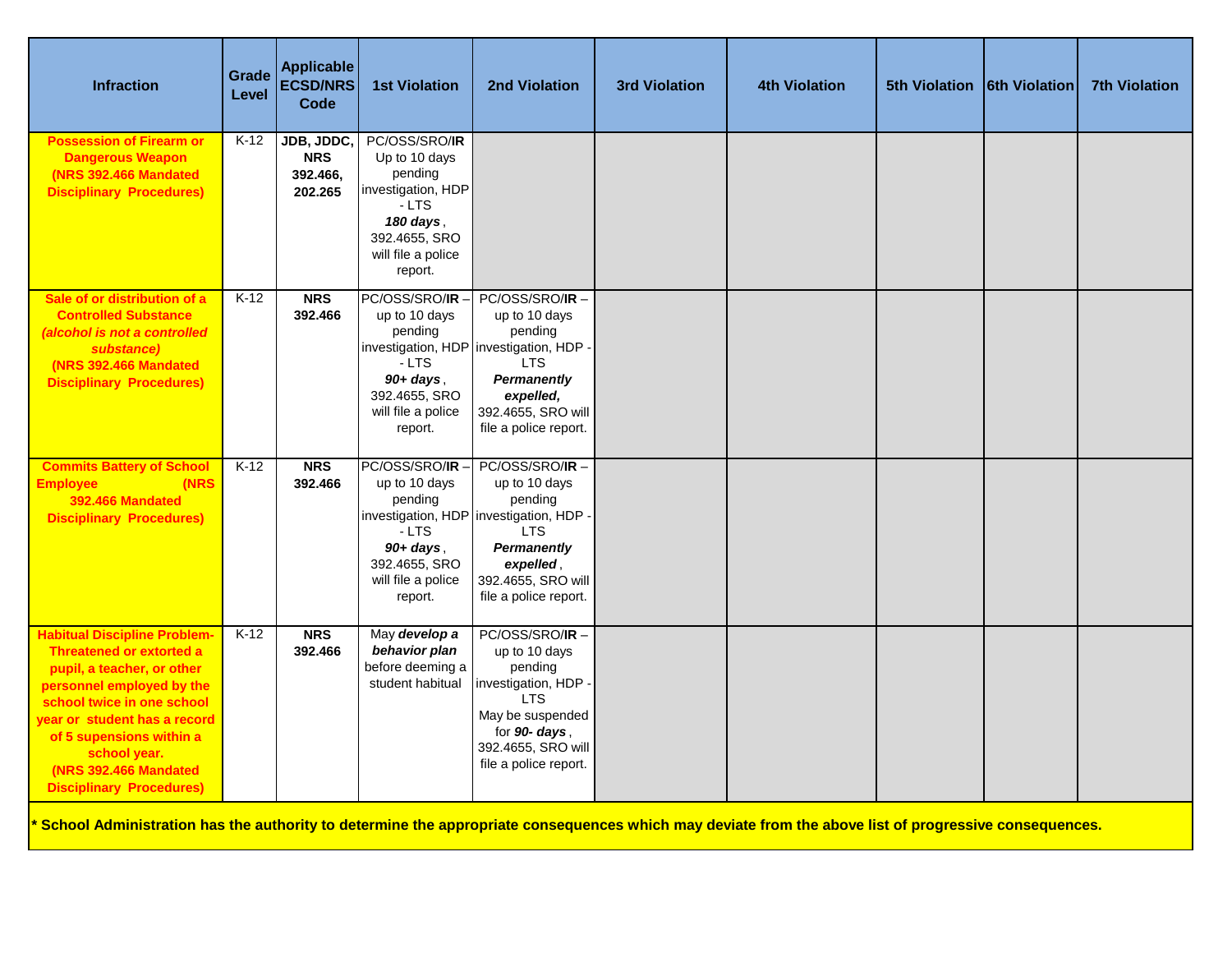| <b>Grade</b><br><b>Level</b>                                                                                                                                | Code | <b>1st Violation</b> | 2nd Violation            | <b>3rd Violation</b> | <b>4th Violation</b> |  |  | 7th Violation                                                                                                                                                                          |  |
|-------------------------------------------------------------------------------------------------------------------------------------------------------------|------|----------------------|--------------------------|----------------------|----------------------|--|--|----------------------------------------------------------------------------------------------------------------------------------------------------------------------------------------|--|
|                                                                                                                                                             |      |                      |                          |                      |                      |  |  |                                                                                                                                                                                        |  |
| have a behavior plan in place before a suspension can occur. This DOES NOT apply to disciplinary instances where an OSS is mandated on the first offense. A |      |                      |                          |                      |                      |  |  |                                                                                                                                                                                        |  |
| (SB89) behavior plan must be created for a student following any suspension event. (SB89)                                                                   |      |                      |                          |                      |                      |  |  |                                                                                                                                                                                        |  |
|                                                                                                                                                             |      |                      | Applicable I<br>ECSD/NRS |                      |                      |  |  | <b>5th Violation 16th Violation</b><br>Restorative Behavior Procedure: Any student who has reached the point of suspension following the progressive discipline plan (ISS or OSS) MUST |  |

**Suspension or Expulsion**

**• Only students who are at least 11 years old may be removed from a school, suspended, or expelled, with the following exceptions:**

**o A general education student in possession of a firearm or dangerous weapon (NRS 392.466.3), or**

**o Under extraordinary circumstances, in which case a school may request an exception to this prohibition from the district Board of Trustees (NRS 392.466.9, NRS 392.467.1).**

**District Superintendent Modification of Suspension or Expulsion**

**• A district superintendent may, for a good cause shown in a particular case in that school district, allow a modification to a suspension or expulsion made pursuant to sections 1-5 of NRS 392.466, if such modification is set forth in writing. If the superintendent determines that a plan of action based on restorative justice may be used successfully, the superintendent must allow the modification (NRS 392.466.7).**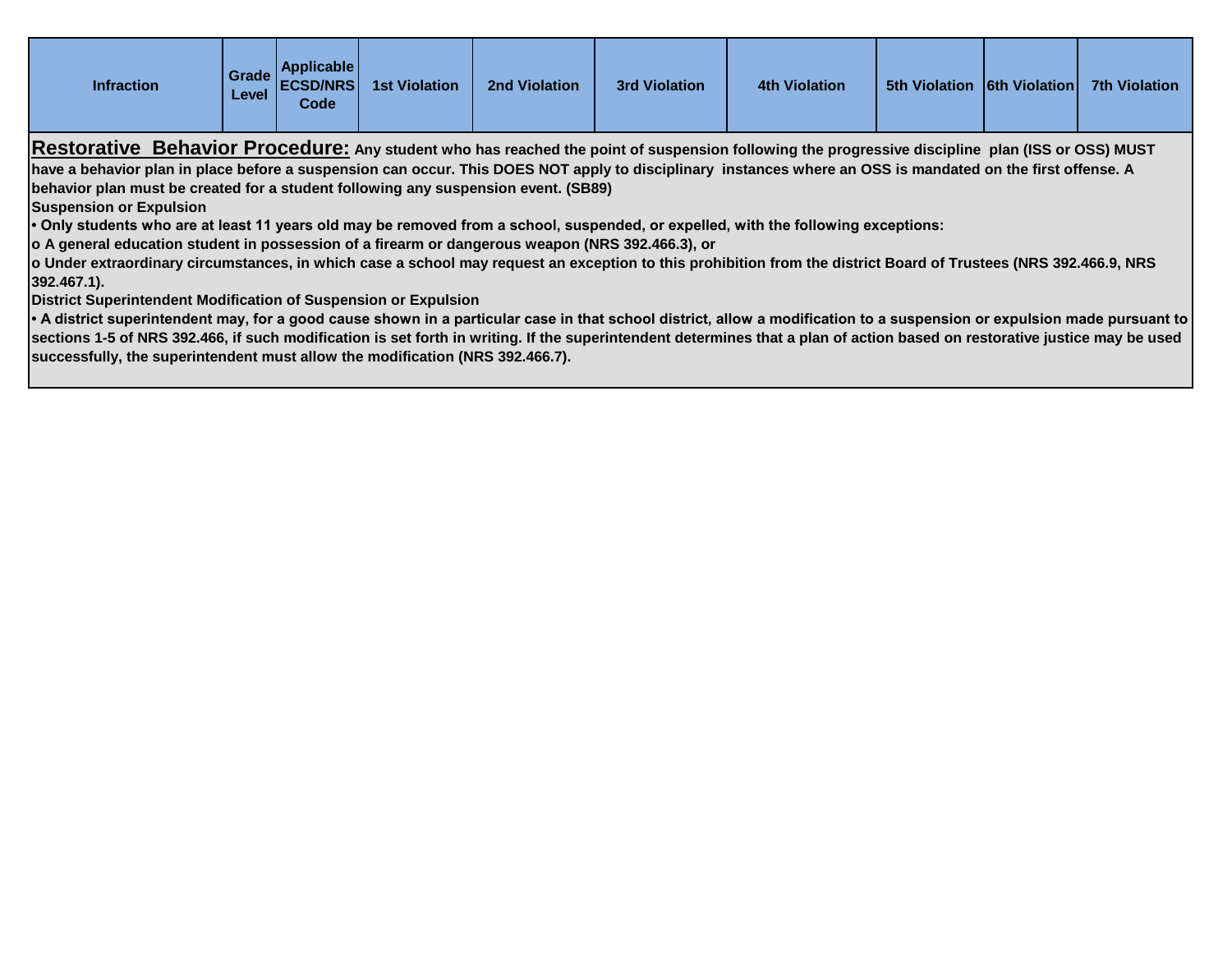| <b>Infraction</b>                                                                                                                                                                                                                                                                                                                                                                                                    | Grade<br>Level | <b>Applicable</b><br><b>ECSD/NRS</b><br>Code | <b>1st Violation</b>         | <b>2nd Violation</b> | <b>3rd Violation</b> | <b>4th Violation</b> | 5th Violation   6th Violation |  | <b>7th Violation</b> |  |  |
|----------------------------------------------------------------------------------------------------------------------------------------------------------------------------------------------------------------------------------------------------------------------------------------------------------------------------------------------------------------------------------------------------------------------|----------------|----------------------------------------------|------------------------------|----------------------|----------------------|----------------------|-------------------------------|--|----------------------|--|--|
| <b>Definition of Abbreviations</b>                                                                                                                                                                                                                                                                                                                                                                                   |                |                                              |                              |                      |                      |                      |                               |  |                      |  |  |
| IR - Investigation Report: Must be sent to Central Office as soon as possible. We have 10 days from the first day of suspension to conduct a hearing if the parent<br>appeals the suspension.                                                                                                                                                                                                                        |                |                                              |                              |                      |                      |                      |                               |  |                      |  |  |
| ED - Electronic Device (includes cell phones, MP3 players, pagers, handheld games, computers, etc.)                                                                                                                                                                                                                                                                                                                  |                |                                              |                              |                      |                      |                      |                               |  |                      |  |  |
| HDP - Habitual Disciplinary Problem: A classification of student behavior in NRS 392.4655 that results in a 90 - school day or more, long term suspension. The administration of<br>a school may deem a student enrolled in the school a "Habitual Disciplinary Problem" if the school has written evidence to support the designation.                                                                              |                |                                              |                              |                      |                      |                      |                               |  |                      |  |  |
| HT - Habitual Truant: A student who has received his/her third truancy referral, citation, or notice.                                                                                                                                                                                                                                                                                                                |                |                                              |                              |                      |                      |                      |                               |  |                      |  |  |
| ISS - In-School Suspension: Student removed from regular classes and placed in an ISS room with supervision for the entire day. Classroom teachers will be notified of students<br>serving ISS and will deliver class work to the ISS supervisor.                                                                                                                                                                    |                |                                              |                              |                      |                      |                      |                               |  |                      |  |  |
| JBB, JCD, JBB, etc. - Elko County School District Policies                                                                                                                                                                                                                                                                                                                                                           |                |                                              |                              |                      |                      |                      |                               |  |                      |  |  |
| <b>D</b> - Detention                                                                                                                                                                                                                                                                                                                                                                                                 |                |                                              |                              |                      |                      |                      |                               |  |                      |  |  |
| NRS - Nevada Revised Statue: Nevada state law statues.                                                                                                                                                                                                                                                                                                                                                               |                |                                              |                              |                      |                      |                      |                               |  |                      |  |  |
| OSS - Out of School Suspension: Student is removed from campus and prohibited from coming back on to campus for any reason or attending any school sponsored activities<br>for the duration of the OSS. When a student is assigned OSS it is required that a conference between the parent and administration take place either before the student leaves the<br>campus or before the student returns to the campus. |                |                                              |                              |                      |                      |                      |                               |  |                      |  |  |
| PC - Parent Contact: Parents will be contacted via mail whenever a discipline referral is received by administration. Other contact may come via phone, email, or face-to-face<br>conference depending on the severity of the situation.                                                                                                                                                                             |                |                                              |                              |                      |                      |                      |                               |  |                      |  |  |
| TC - Truancy Citation: Issued by School Attendance Officer after being labeled a habitual disciplinary problem for every truancy thereafter. Truancy Court will be assigned after<br>the a citation is issued.                                                                                                                                                                                                       |                |                                              |                              |                      |                      |                      |                               |  |                      |  |  |
| <b>LTS - Long-term Suspension</b>                                                                                                                                                                                                                                                                                                                                                                                    |                |                                              |                              |                      |                      |                      |                               |  |                      |  |  |
| Minor Infraction - Infraction that will not result in an OSS on first offence.                                                                                                                                                                                                                                                                                                                                       |                |                                              |                              |                      |                      |                      |                               |  |                      |  |  |
| Major Infraction - Infraction that may result in OSS on the first offence or result in a LTS following                                                                                                                                                                                                                                                                                                               |                |                                              | progressive discipline plan. |                      |                      |                      |                               |  |                      |  |  |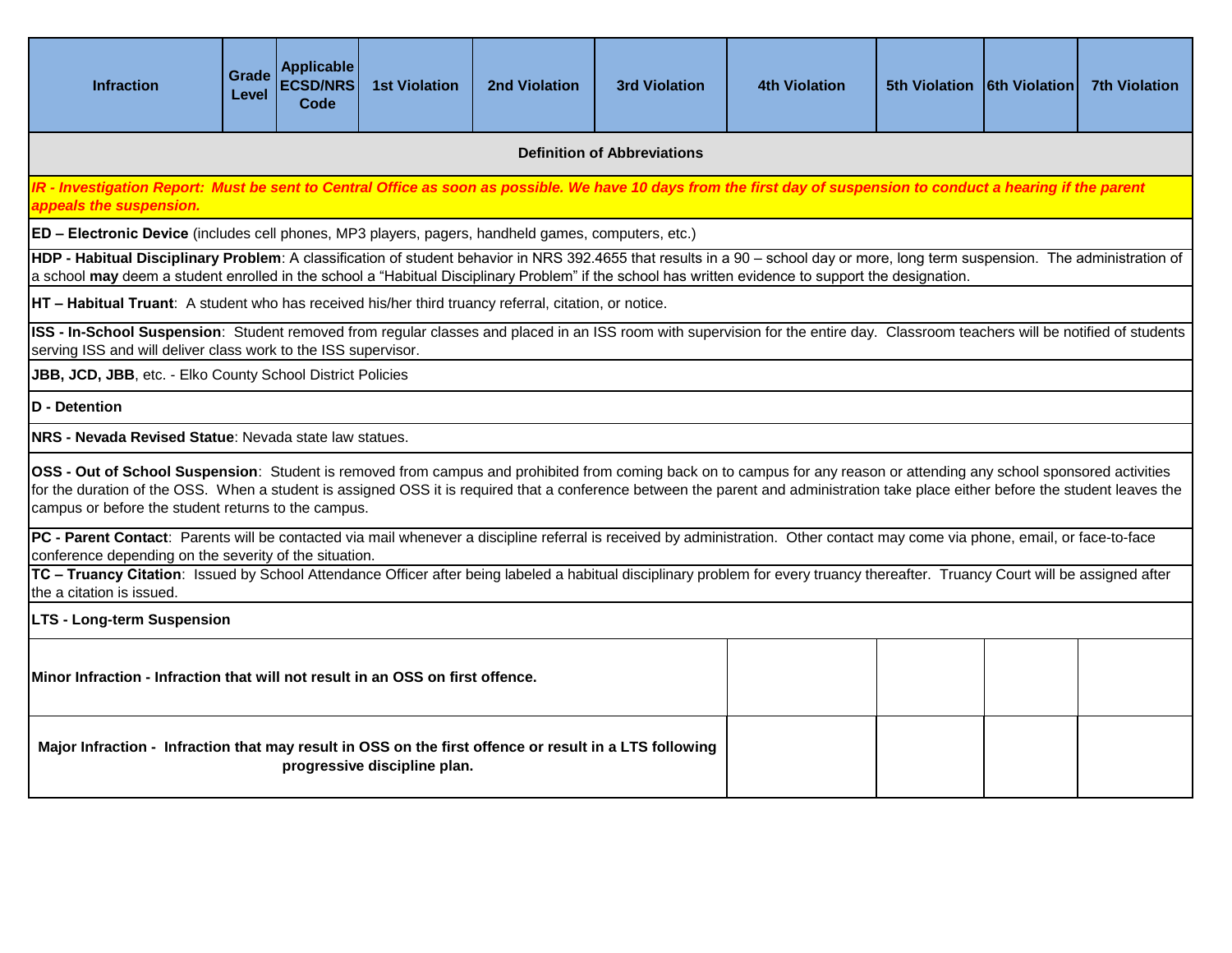| <b>Infraction</b>                                                                                                                                                                                                                                                                                                                                                                                                                                                                                                                                                                                                                   | Grade<br>Level                                                             | <b>Applicable</b><br><b>ECSD/NRS</b><br>Code | <b>1st Violation</b> | <b>2nd Violation</b> | <b>3rd Violation</b> | <b>4th Violation</b> | 5th Violation   6th Violation |  | <b>7th Violation</b> |  |  |
|-------------------------------------------------------------------------------------------------------------------------------------------------------------------------------------------------------------------------------------------------------------------------------------------------------------------------------------------------------------------------------------------------------------------------------------------------------------------------------------------------------------------------------------------------------------------------------------------------------------------------------------|----------------------------------------------------------------------------|----------------------------------------------|----------------------|----------------------|----------------------|----------------------|-------------------------------|--|----------------------|--|--|
| <b>NRS</b>                                                                                                                                                                                                                                                                                                                                                                                                                                                                                                                                                                                                                          |                                                                            |                                              |                      |                      |                      |                      |                               |  |                      |  |  |
| NRS 392.4655 Except as otherwise provided in this section, 1. a principal of a school may deem a pupil enrolled in the school a habitual disciplinary problem if the school has<br>written evidence which documents that in 1 school year:                                                                                                                                                                                                                                                                                                                                                                                          |                                                                            |                                              |                      |                      |                      |                      |                               |  |                      |  |  |
| (a) The pupil has threatened or extorted, or attempted to threaten or extort, another pupil or a teacher or other personnel employed by the school two or more times or the pupil<br>has a record of five suspensions from the school for any reason; and                                                                                                                                                                                                                                                                                                                                                                           |                                                                            |                                              |                      |                      |                      |                      |                               |  |                      |  |  |
|                                                                                                                                                                                                                                                                                                                                                                                                                                                                                                                                                                                                                                     | (b) The pupil has not entered into and participated in a plan of behavior. |                                              |                      |                      |                      |                      |                               |  |                      |  |  |
| NRS 392.466 Suspension or expulsion of pupil for battery on employee of school, possession of firearm or dangerous weapon, sale or distribution of controlled substance or<br>status as habitual disciplinary problem; limitations for pupils with disabilities.                                                                                                                                                                                                                                                                                                                                                                    |                                                                            |                                              |                      |                      |                      |                      |                               |  |                      |  |  |
| 1. Except as otherwise provided in this section, any pupil who commits a battery which results in the bodily injury of an employee of the school or who sells or distributes any<br>controlled substance while on the premises of any public school, at an activity sponsored by a public school or on any school bus <i>must</i> , for the first occurrence, be suspended<br>from that school, although the pupil may be placed in another kind of school, for at least a period equal to <b>one semester</b> for that school. For a <b>second occurrence</b> , the pupil must<br>be <b>permanently expelled</b> from that school. |                                                                            |                                              |                      |                      |                      |                      |                               |  |                      |  |  |
| 2. Except as otherwise provided in this section, any pupil who is found in <i>possession of a firearm or a dangerous weapon</i> while on the premises of any public school, at an<br>activity sponsored by a public school or on any school bus <i>must</i> , for the first occurrence, be expelled from the school for a period of not less than 1 year, although the pupil<br>may be placed in another kind of school for a period not to exceed the period of the expulsion. For a second occurrence, the pupil must be permanently expelled from the school.                                                                    |                                                                            |                                              |                      |                      |                      |                      |                               |  |                      |  |  |
| 3. Except as otherwise provided in this section, if a <i>pupil is deemed a habitual disciplinary problem</i> pursuant to NRS 392.4655, the pupil <i>may</i> be suspended from the school<br>for a period equal to at least one semester for that school.                                                                                                                                                                                                                                                                                                                                                                            |                                                                            |                                              |                      |                      |                      |                      |                               |  |                      |  |  |
| 4. If the pupil is expelled, or the period of the pupil's suspension is for one school semester, the pupil must:                                                                                                                                                                                                                                                                                                                                                                                                                                                                                                                    |                                                                            |                                              |                      |                      |                      |                      |                               |  |                      |  |  |
| (a) Enroll in a private school pursuant to chapter 394 of NRS, be homeschooled; or                                                                                                                                                                                                                                                                                                                                                                                                                                                                                                                                                  |                                                                            |                                              |                      |                      |                      |                      |                               |  |                      |  |  |
| (b) Under NRS 392.466, student will be provided placement in a different school as selected by the District, enroll in a program of independent study provided pursuant to NRS<br>389.155 for pupils who have been suspended or expelled from public school or a program of distance education provided pursuant to NRS 388.820 to 388.874, inclusive, if the pupil<br>qualifies for enrollment and is accepted for enrollment in accordance with the requirements of the applicable program or                                                                                                                                     |                                                                            |                                              |                      |                      |                      |                      |                               |  |                      |  |  |
| 7. Any pupil in grades 1 to 6, inclusive, except a pupil who has been found to have possessed a firearm in violation of subsection 2, may be suspended from school or permanently<br>expelled from school pursuant to this section only after the board of trustees of the school district has reviewed the circumstances and approved this action in accordance with the<br>procedural policy adopted by the board for such issues.                                                                                                                                                                                                |                                                                            |                                              |                      |                      |                      |                      |                               |  |                      |  |  |
| 8. A pupil who is participating in a program of special education pursuant to NRS 388.520, other than a pupil who is gifted and talented or who receives early intervening services,<br>may, in accordance with the procedural policy adopted by the board of trustees of the school district for such matters, be:                                                                                                                                                                                                                                                                                                                 |                                                                            |                                              |                      |                      |                      |                      |                               |  |                      |  |  |